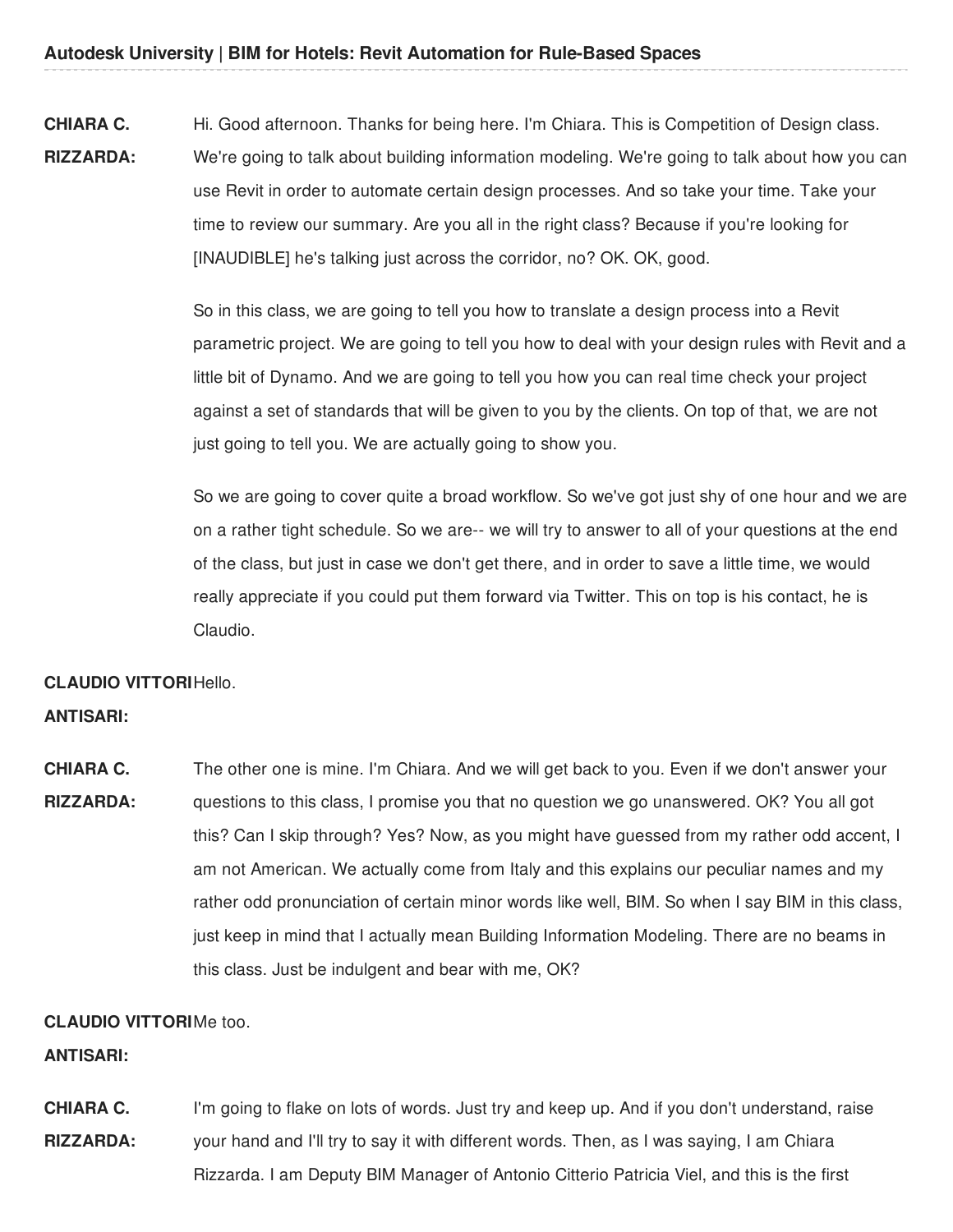architectural firm in Italy, in terms of business value. We are leading in our country when it comes to building information modeling. We are a full BIM company, which means that everybody works in BIM, from the concept guy to the coffee girl. Everybody.

And this is pretty rare where we come from. We are like 80 people, and everybody works in BIM. And if I have to take a couple of minutes to tell you what it is that we design, I would have to borrow this idea that we have-- this saying that we have about architects from Milan-- and we are from Milan. So in Italy, we say that architects from Milan has this peculiar vice. We tend to design everything from the spoon to the town. And this is what we do. So this is us, spoon, town. These are two projects that we did with building information modeling, yes, even the spoon.

In between, we have buildings. We do high rise residential projects. We do-- we actually did one bridge that was Autodesk success story a couple of years ago. And we did it with Revit, because we are crazy that way. We do residential, I said. We do offices. We do retail. And we do hotels. We do lots of them. We are quite good at that. And between me and Claudio-- this is a map between Citterio and previous practices-- this is a map of the places we designed hotel in.

We design mostly five star hotels, and maybe you've been in one of them. Who knows? We'll chat later if you want. Now when you booked this class, you provided Autodesk with some data, and Autodesk provided us. So I was able to divine a map of all the areas you work in. And I really hope this is accurate, because this is really, really important. So if you could please raise your hand. Who deals with health care? Who designs hospitals? OK, or builds or- - good. And education, like schools? Great.

And hospitality? Oh good. Now this is important, because what we're going to show you is a workflow that is applied to a hotel. But the main idea can be applied to any rule based building. And when I say that buildings are rule based, I actually mean all buildings. Because all buildings are rule based. Let me make an example. This room is rule based too. You all come in from that door, and that is a rule. Me standing here talking to you, is a rule. You sitting there looking at me is a rule.

You at the end of the row being able to hear me is another rule. Can you hear me, by the way? Can you hear me clearly? and him sitting there really quiet while I talk is another very important rule. So this is how you design a space. You understand the rules, and then you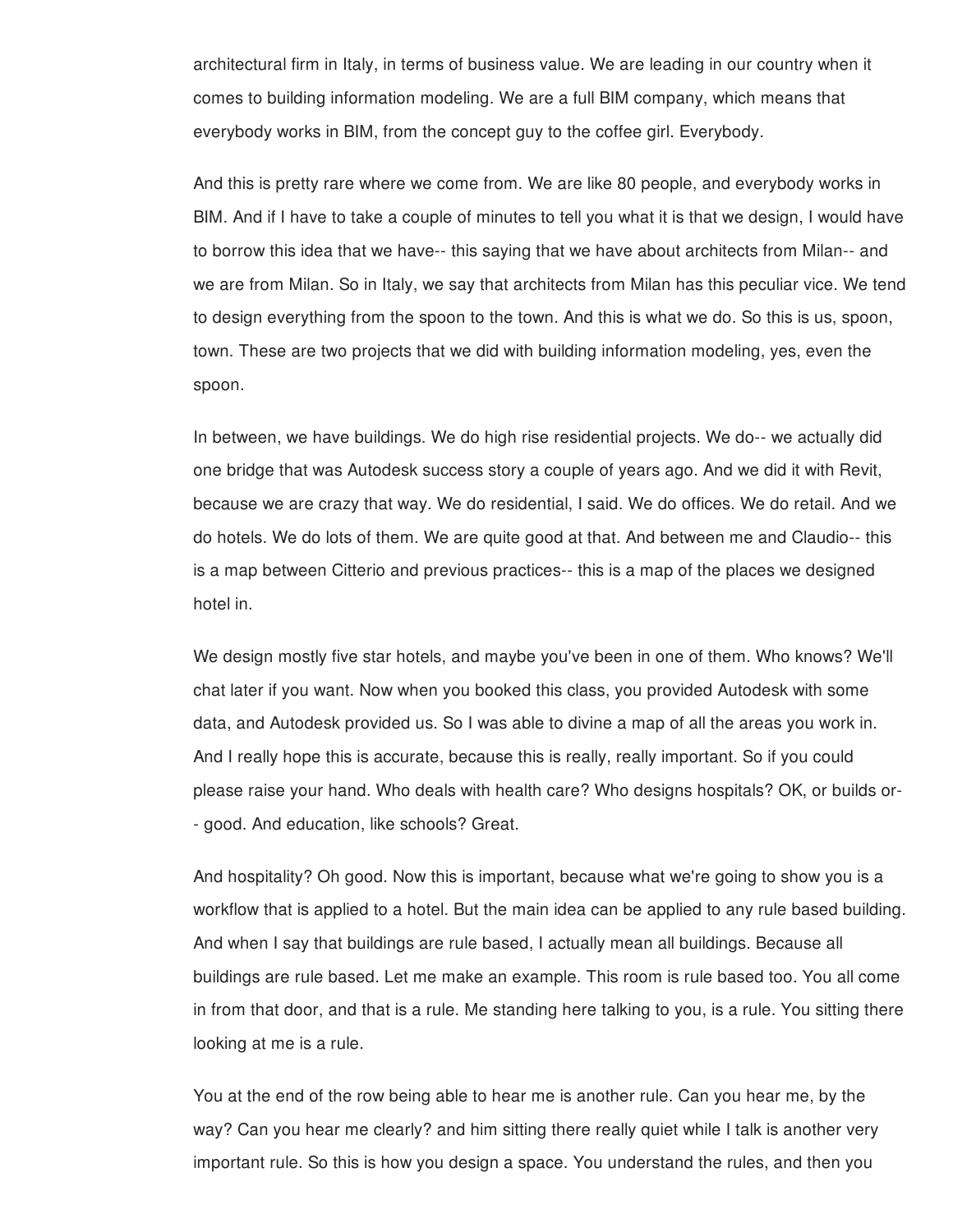apply them. Even if you do it by hand, this is how you do it. Even if you don't use all computational design and generative design theories that we sow during this Autodesk University, and that we are going to see now.

Now, when it comes to architectural jargon, the language that we use, rules are parameters. And this was before BIM, building information modeling, and before Revit. This is a sketch made by a Gothic architect, who was trying to explain his builders what were the mathematic rules they had to apply in order to build a Gothic pinnacle. These were parameters. Now parameters in Revit look like this. But it's the same thing.

Now, who here does not use Revit? OK, bear with me. We're going to pull through. But I like this numbers. Then, when we talk about generative design and we talk about computational design, we are basically talking about a system in which you use those parameters, and you tell the computer what you want, and you let it design stuff for you. We were all there at the opening keynote yesterday, yes? And we saw lots of marvelous things, lots of science fiction thing, lots of things that come from the future.

Now I hope you will forgive me, but I will bring them down on earth a little bit. I will show you what we are doing right now. This workflow that we are going to showcase is something that we are doing-- something that you'll be able to go home and do it right now with no fancy tools, just providing that you understand the rules of your practice. Now generative design is often about stadiums. There was a really cool class this morning about computational design for stadiums. Anybody saw it? OK, so you know what I'm talking about.

And often we talk about stadiums-- and I don't believe I'm about to say this-- because stadiums are easy to generate. Now let me explain why. Stadiums-- this is a stadium that an Italian architect designed in the 1960s, yes, 60s. He had this idea that if you knew the rules of your space, you could put them into a computer, and you let the computer design it for you. I don't know if this sounds familiar.

He had an IBM 610, which is often described as the very first personal computer. And he had no idea on how he wanted his stadium to look like. He just knew that he wanted the people sitting at the stadium all to experience the same kind of game. So they want everybody to see the game, as simple as that. He put those parameters into the IBM, and the IBM designed this. Which is nice, so and so. It was the 60s. It was quite an achievement. Now this is-- we're very fond of it as Italians-- because this is the origin of parametric architecture in Italy. He is Luigi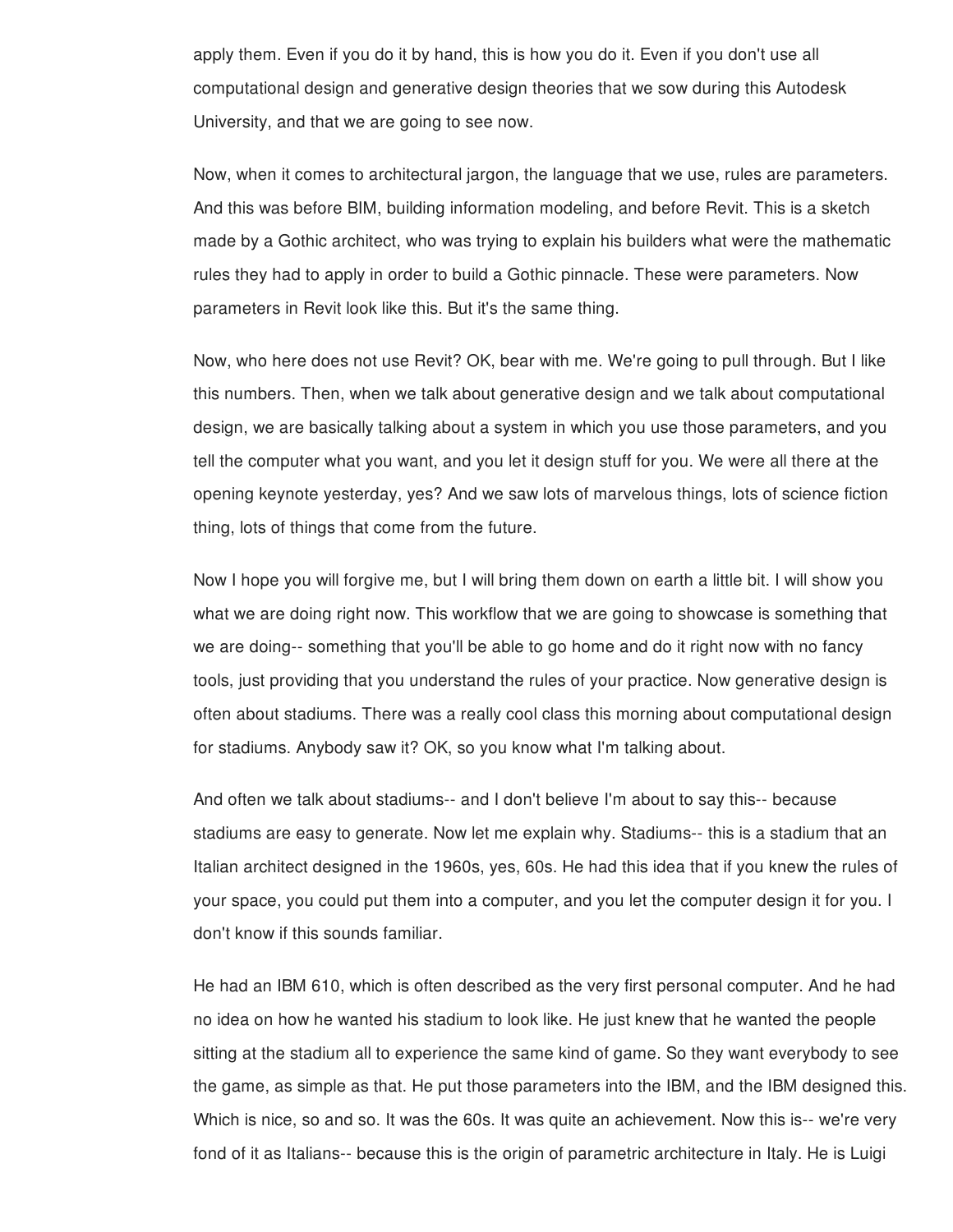Moretti, 1960s.

Now stadiums are easy to generate, because they have an underlining driving geometry that's simple. So you have a field. And the field-- a soccer field, a football field-- is easy. Is a rectangle. Even a baseball field is geometrical, and is a simple geometry. So you know what your building want to look like in a certain way, because you have a geometry underneath that is going to drive what you're going to do around it.

Now also, you have predictable behavior of people. Because people come into a stadium, and they want to do just one simple thing. They want to look at the game. Then you have people, and the people are all put into one matrix of what they need to do, almost all of them. But you can deal-- you can deal even with this guy, because he wants to do one simple thing as well. He want to see the game.

Now when it comes to a hotel, a hotel is rule based just as much as a stadium. So why aren't we talk about generative design for hotels a little more? Because you actually have many rules. Sure, you can go into a hotel, and you want to sleep there. But you can also have a drink. You want to have lunch. You want to have dinner. You can get a massage. You can workout. You can do lots of things. And it's not just you. You have guests, but you have housekeeping, and you have maintenance. And you need to take into consideration also those people when you are designing the metrics of your behavioral patterns.

And then, just to put on top of that, you have many luxury levels. A three star hotel is very different from a five star hotel. It has totally different rules. So the problem about hotels is not that they are not rule based. It's that all these kind of experiences, all these kind of people, all these kind of spaces, sum up to create actually a little too many rules. You can put them all into a computational system, but we have one hour, and we cannot show you how you can do it for a whole hotel. We have to focus.

But what we're going to show you, you can apply to a gym. You can apply to whatever space you want. Now since we have to focus, we decided to focus on the main reason a hotel gets built, which is a guest room Without a guest room you don't have a hotel. You have a very big restaurant. So the guest room is what we're going to talk about, and specifically, a five star hotel guest room, because this is what we do.

Now the other thing we need to choose, we need to focus, is which kind of room. Because rooms comes in different sizes, and for different clienteles. So in order to focus, we decided to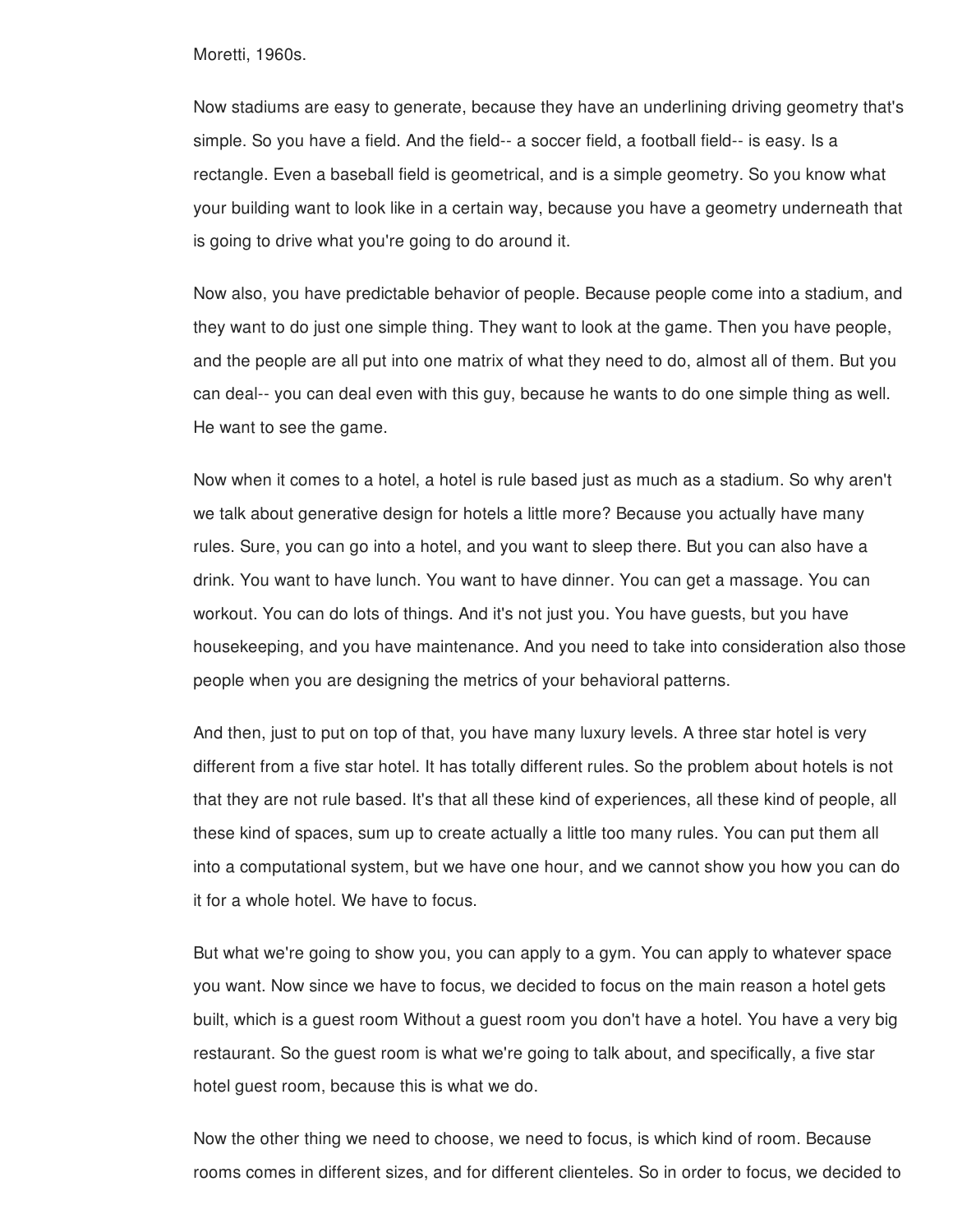focus on the standard room, because, well, it's a standard. And because it's the most difficult. The standard room is the smaller module you can get in a hotel, and that one needs to work because-- this is a pie, a doughnut actually, on how the percentage of the standard rooms you have given the total surface area. It's 50%. And if you'll pardon my French, if you screw the standard room map, you're damaging the client a lot.

The standard room needs to work, and it's the smallest, so it's the more tricky to design. Everyone can design the presidential suite, given a little time and a little taste. It's not that difficult. Besides, if you own an architectural firm, you know that your people will hate designing standard rooms. Because they can't play around. The space is so tight, that they cannot play around with it. So by automating this kind of workflow, you are actually doing them a favor.

Now, we're going to start from a designer's perspective, because this is what we are. This is what we do. And when you start as a designer-- when you start designing a hotel, the first thing you do is actually not designing, is reading. You need to read the client's brief. In the building information modeling era, the brief is particularly crucial. It's called the employer information requirement. It's the very first step. And the client needs to put his thoughts together in a strategical perspective, so that everybody else coming afterwards will know what they are doing. Which is a very simple concept, but apparently it's not that obvious.

Now even in the building information modeling era-- I'm going to say BIM from now on, so you'll forgive me. Clients tend to have a very romantic view of your reading the brief. So the brief comes as four book novel, as a well of text which actually doesn't mean anything to you. Because you cannot work with it. Now if there are any clients in the room, I beg them, please, change the way you do your brief. The brief needs to look like this.

We are working with Revit, and Revit is a database. So the brief needs to be a database as well. So I can take those parameters and feeding them into my parametric software. If you are a designer and the client delivers you the well of text you saw before, what you need to do, first hand, is translate that brief into a language that a computer can understand. If you don't do that, you're going to have troubles afterwards. So it might seem like a waste, but take your time. Do a little data entry, and shape the brief like this. You're going to thank me later.

Now-- then when you're done reading the brief-- by the way these were measurements of all the things that the client wanted into the room, so how big he needs the shower to be, how big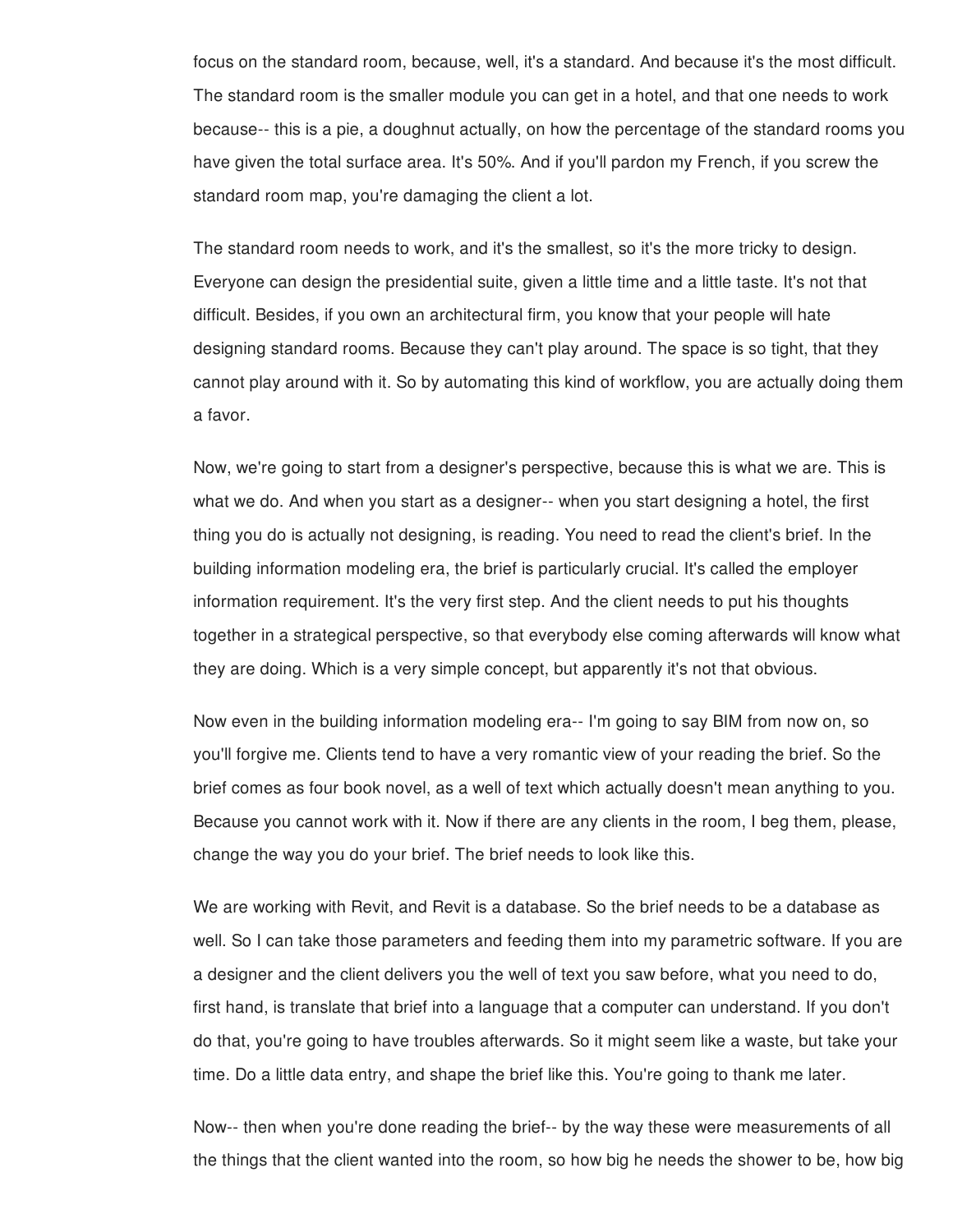he needs the bathtub to be, if he wants the bathtub or not, if he wants the double sink vanity. It's something that you usually find in a well of text, just put in a different way. Now when you design, you start with the layout. And these are layouts of hotels we did around the world. I think this is Milan. You have Paris. You have Dubai. And I don't remember the other two.

#### **CLAUDIO VITTORI** Bali.

**ANTISARI:**

**CHIARA C. RIZZARDA:** Bali. Yeah, you're right. And they all seem very different, don't they? Pretty much. Now if you take your time and break them down into zones, you'll see that they are not so different, actually. Now the first thing you need to understand when you draw a layout of a hotel room- the first question you need to ask yourself-- is the question that is probably the most important in life, and that is, where is the bathroom? I'll show it to you again. The main difference in these layouts is the position of the bathroom.

> When you start designing, you need the bathroom to work, because you cannot play around with it. You have specific rules of the fixtures that are tied to the human body. And since you cannot change the human body, you cannot change the dimensions of the shower much, because you need one person to fit in. You cannot change the dimension of a bathtub much, because you need one person to fit in. And I'll stop here, because I'm a lady. But you get my point.

Now you have to decide if you want your bathroom to have the window or not. Sometimes you can't afford the bathroom to have a window, so you are stuck with the second configuration, which is also the third one, which is also the fifth one-- sorry, the fourth one. So this one, this one, and that one are actually the same room. And this is what we're going to do. So I'm going to stop talking in a minute, and he's going to start doing stuff. What we're going to do is, we are going to generate the key elements of our bathroom. So we are going to use parametric families.

Now we are not going to explain you how you build a parametric family Revit. We are assuming that you already know that. If you don't, there are lots of tutorials. You can see, this is really easy. But it's really crucial. You need your families to be parametric, and you need to control which kind of values you want to change. That is the first design decision you're making. Which are the dimensions that are changing in the bricks you're going to use to build the room?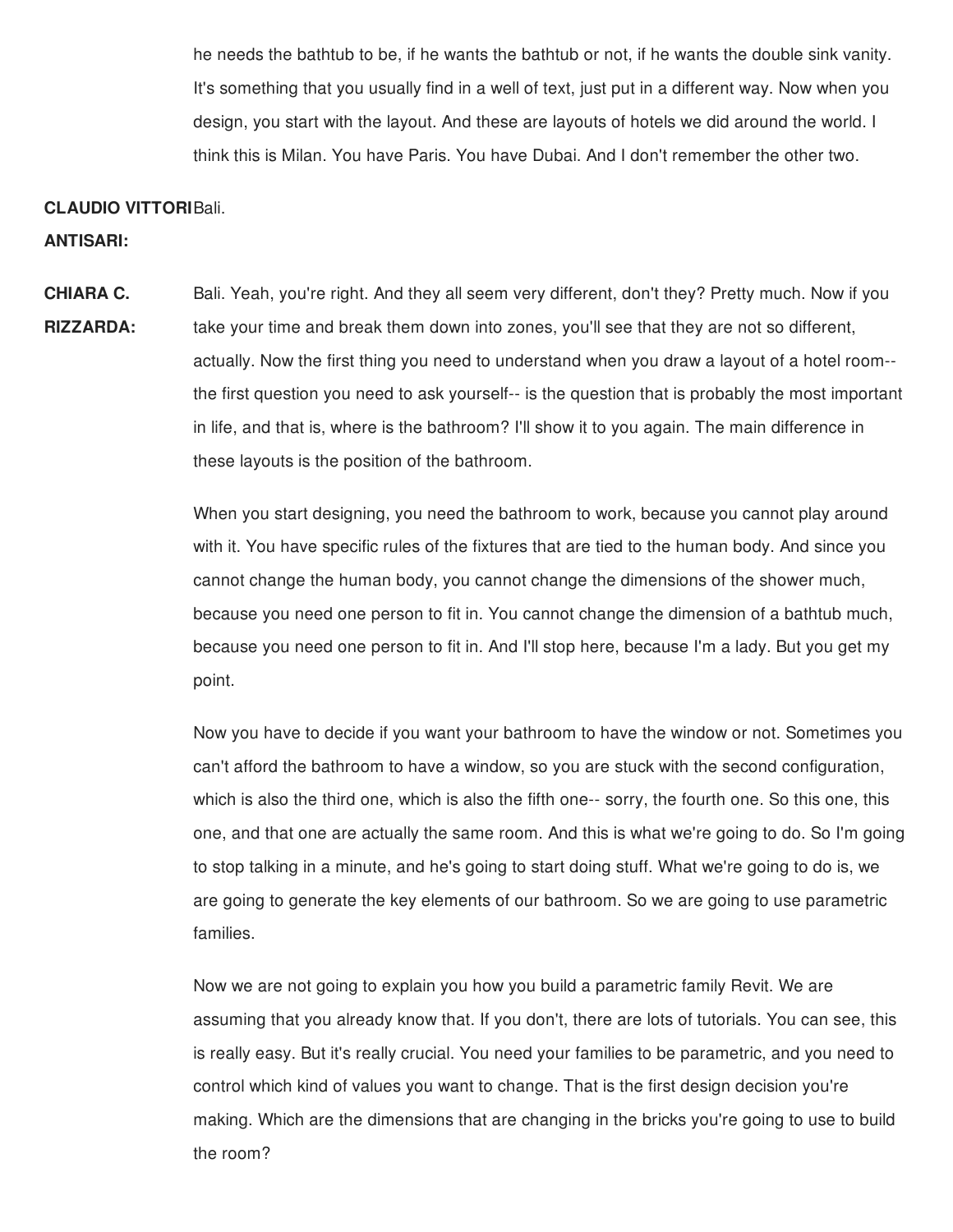Now we are going to feed parameters from the designer's brief into-- so from the designer's brief we are going to feed the parameters into Revit using Flux. Who has heard of Flux before? Who has used Flux before? OK, that's good. For everybody else, Flux is a platform originally developed within Google, and it's based on this really cool concept, that all you need to share in order to collaborate with other people is not models, it's data. So it's a system in cloud that pulls out data from whatever software you want-- actually, whatever software they developed the plug-in for-- and stores them into the cloud.

So you have a plug-in for Google spreadsheet. This is what we're going to use. You can pull the data out, and you can fit them into Revit with Dynamo. This is Dynamo. Who using-- who is using Dynamo in this room? OK. For everybody has, Dynamo is a visual scripting system. All these little boxes you see-- and when you see somebody playing with it, they're actually connecting little pieces of software that somebody else wrote for us. And I will never thank them enough for that.

So we're going to use Dynamo in order to feed parameters into parametric families. Then we are going to create a parametric room using global parameters. This is a rather new concept. Who is using global parameters? Who has ever used global parameters? For everybody else, Claudio will explain what global parameters are. And then, again, we are going to place families into our project using Dynamo, and be happy about it. So we're going to extract data with Flux. We are going to compile parameters with Dynamo into Revit.

We are going to generate the room in Revit with Dynamo. We're going to close Dynamo, look at our Revit project, and be happy about it. And when I say we, I actually mean him, Claudio. You're up.

**CLAUDIO VITTORI** OK. Hello everybody. So we're going to see this workflow that Chiara just illustrated to you. **ANTISARI:** We're going to start from Flux, then Dynamo, then Revit, and Revit. We're going to have three data set, and we will not have the time to explain every single passage, like what this block does, and what this other block does. We just want to follow the workflow. But again, we have Twitter for question, so if you're curious about something, come to speak to us. We like to speak about BIM.

> Let's start from the client brief. So the client brief should come in this shape, because this is a database. So if I have this database I can start to move my data from one software to the other. The first step is to take this data from Google drive and bring it in Flux. If you don't know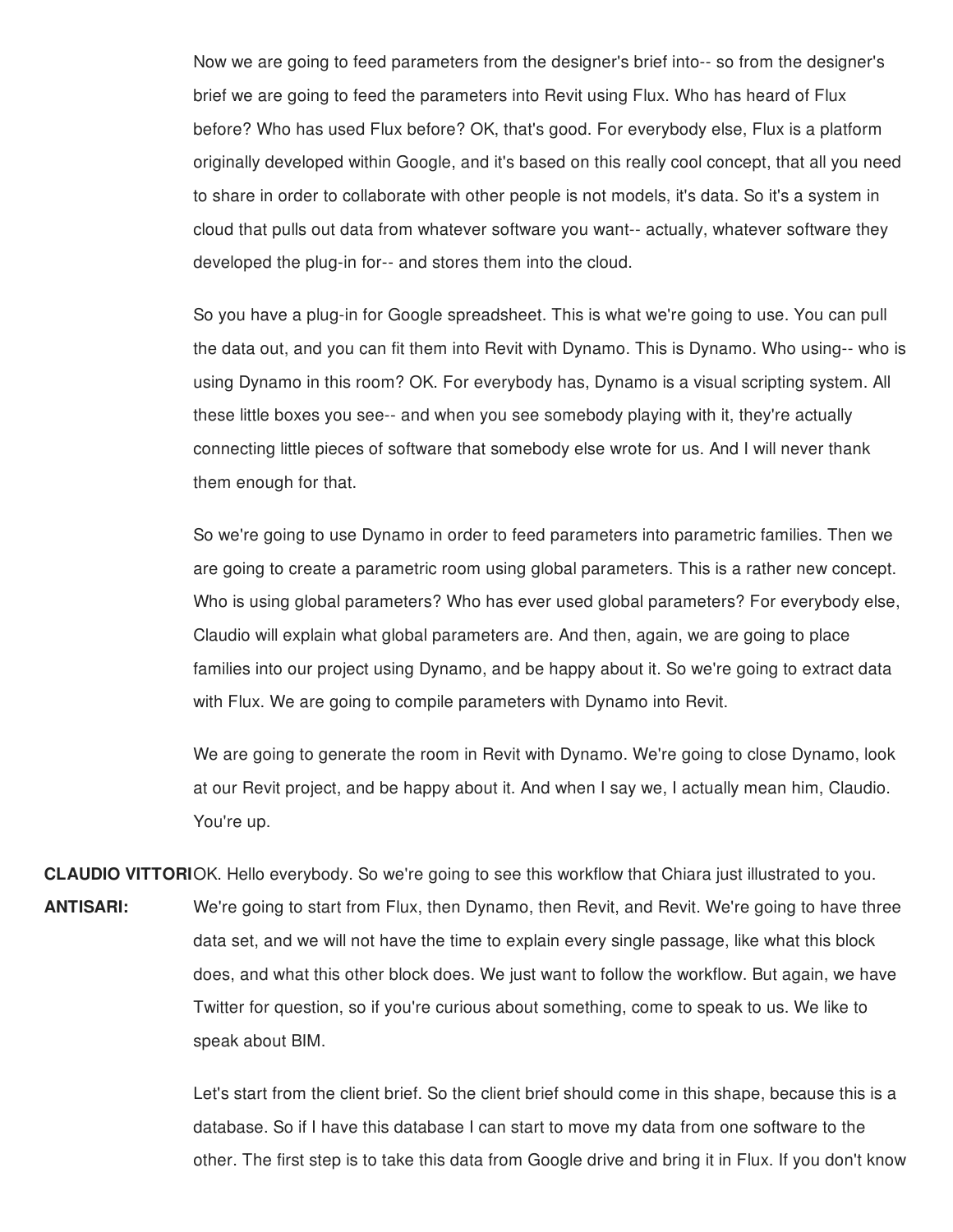it, Flux is here. It's under this tab. And at this time, I just want to upload the data. Actually, what I really like about Flux, that Flux is really easy to use. So if I have to do a comparison with Dynamo, Dynamo is way much more complex. And of course, when I click on my keys, that's just here on my screen, is already highlights what is selected, what type of data I'm going to bring into Flux.

Just to let you know how easy it is to do these things, I will remap the shower data. So I'm going to click here. Add it. Then I need just to select arrange, like I'm working on Excel. I click OK. I save. It takes some times. It depends by the connection, and how many of you are using Twitter right now. So I synchronize one and two. Now the data are uploaded in Flux, so I can close Google drive. And I go-- I can go in Flux.

If you see here, on this part of the menu, I see my data. And there are some data just get updated less than one minute ago. So is our data. As you see, it's still-- they still have the same shape. Is important to keep in mind that I'm not going to edit this data at all, because I have client data. So I don't want to do it. I just want to move it from one software to the other, one and two. And now I'm going to go back in Revit. And I'm going to use Dynamo in order to bring this data from Flux into Revit.

So this is my first dataset. Here we are dealing with a generic component. Is like a bathtub, you see. And is basic parametric family. You see? They are just like basic parameters, nothing special, nothing crazy. And I'm going to use Dynamo to get my data from Flux to the Revit. Again, I don't know how much you're familiar with Dynamo. My approach, when I have to see a node that is made by someone else, I always go to look to the last block, because the last block is telling me all of the scripts-- what's the purpose of the scripts. What the scripts want to achieve.

In this case, the last is family type that duplicate. That is a node that can be used to duplicate types, and to rename types, because it's the same concept in Dynamo. So the entire script works in order to generate types. What's my goal here? I didn't show you, sorry. This that's up right now is just a generic-- well, a generic type. This is like what I have in my office when I have to start the project. And now I have to produce six different types that need to fit in six different rooms. And we're going to have a different name, because I need to count them, and different dimension, because they are different.

Like luxury, as much as luxury, as much as bigger, as you may notice in even this hotel. Let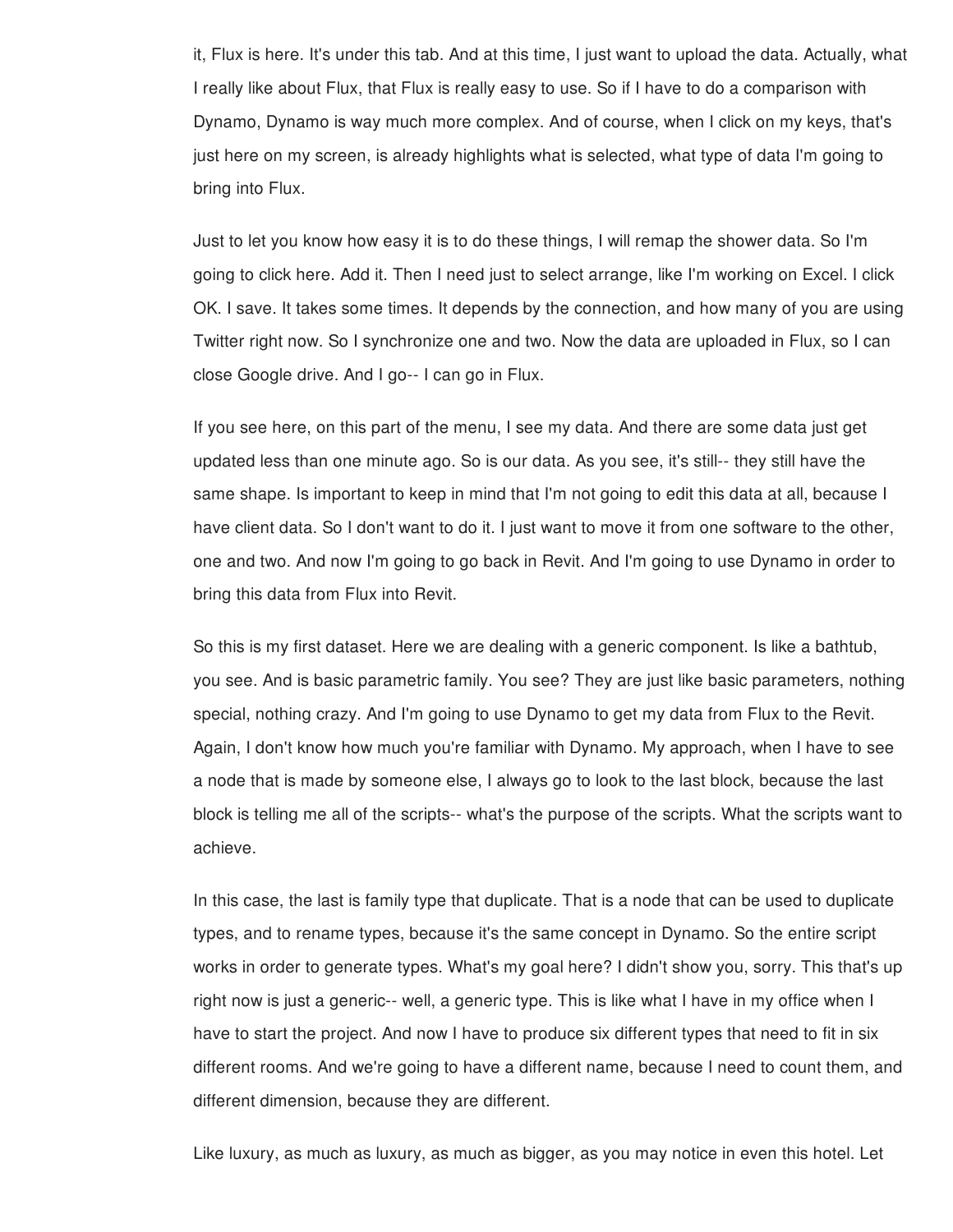me go back to Dynamo. Here I press run on the first instance, and nothing happened. So don't freak out, like I did it the first time. Because it's Flux, you need to run two times, because you need to select the key. So I'm going to work with the bathtub. So now I have it. You see it's still not working. I press run. And hopefully it's going to work. Great. You never know with Dynamo, in front of great group of people.

So as you see, my final output is to generate these types directly from the client brief. But it's important to keep in mind that we didn't do anything manually, like, anything is coming from the brief. So this is-- this first part is over. I'm going to close it. I'm going to show you that I have six plus one new types in my family, just created directly from the brief. Of course, this is nothing, because I need to feed the parameters. So this is just one step. Let's go for the second.

**CHIARA C. RIZZARDA:** You need to do it in two times, because Dynamo is a little bit like a man. He can do just one thing per time.

**CLAUDIO VITTORI** Not-- That's completely wrong. The reason is because when you try to do so many-- so many **ANTISARI:** action in just one script, there is not the right sequence. So sometimes you need to-- maybe you're right. So this is the second script.

**CHIARA C. RIZZARDA:** Nobody freak out. We are going to upload the scripts so you can download them as additional material for the class. So don't worry.

**CLAUDIO VITTORI** We're going to share the script. So again here, there are two final output of the script. One is **ANTISARI:** name-- the group, I name it set parameter values. So I'm going to feed these three code block. That's our set parameter value, with value, again, coming from the client brief. And more important, this other one is-- the final point is a node called family instance by point and level. What does it mean? That's I'm going to create families. I'm going to create families from Dynamo in Revit. Why? Because I want to give it to my designer a showroom because I need to help them to not make mistakes. So I want to give them not-- OK, you need to-- you have your families and you to input this date. No, I want to give them everything ready.

> So we're going to see how, again, I press Run. Nothing happened. Now I choose again my key. Now as you see, this is-- maybe you don't remember. This is the same script of the previous one. This is just a check in this scripts. It's checking that I have the right types, or if I don't have it, it's going to create it. In this example, it's not doing anything.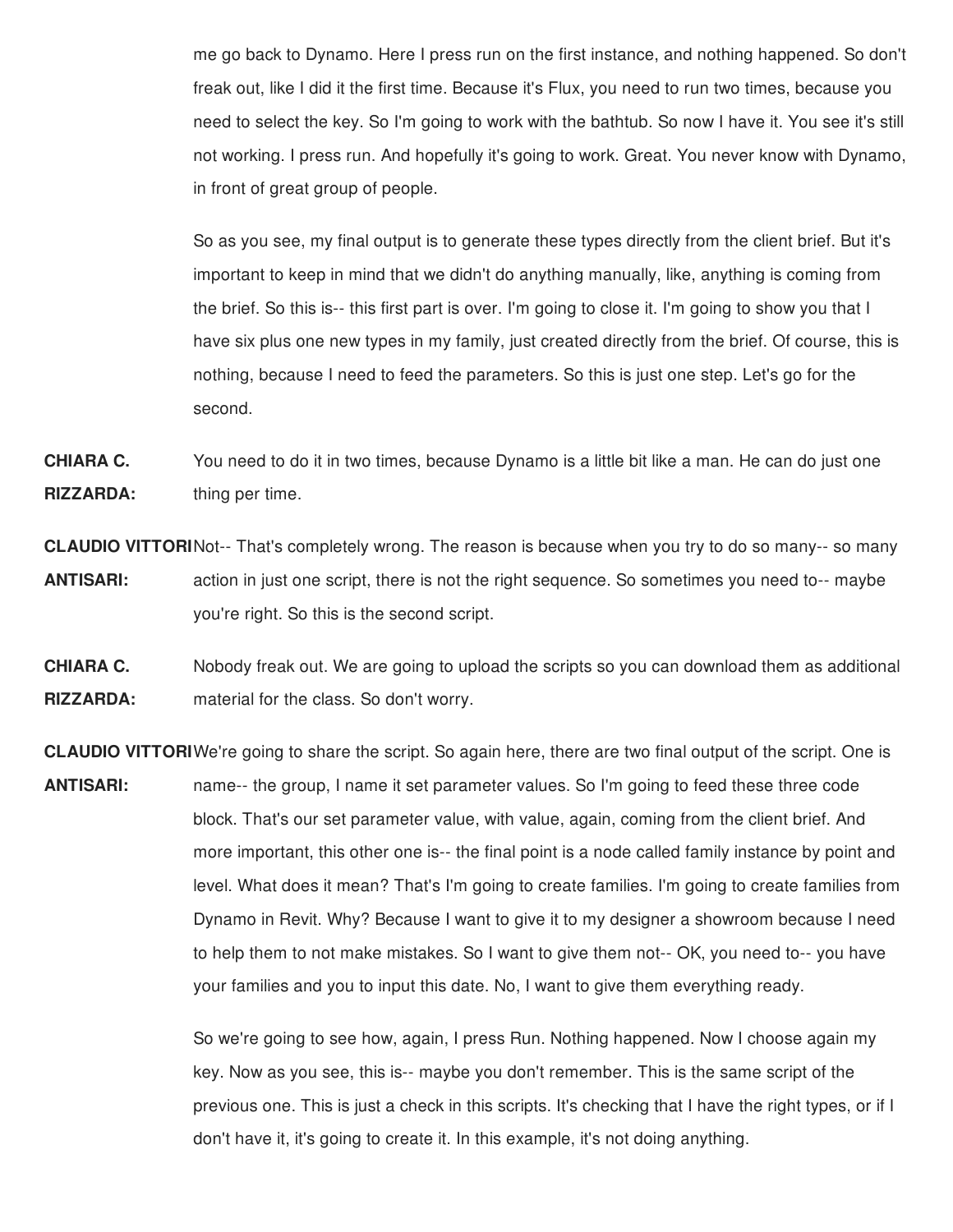And here I have this massage data. This is something that is pretty common when you work with Dynamo. You need to adapt the data to the new workflow. So basically, I'm going to split the spreadsheet and divide it, in order to feed with the right value, that you can see maybe here. I have the value for these five different-- for the five different bathtub depths. And it's going to set my parameters. What's the result of this script? Is it easier to watch it? It's a showroom. I have my types.

So now I can give this to my designers. They can start to design the hotel with the right component. So you cannot-- say that you avoid mistakes. It's too ambitious. You reduce a lot mistakes from designers. Of course, we still have one hour, so I cannot show you how to generate all the component of [INAUDIBLE] but you can apply this workflow to all the element that are rule based, like the shower--

**CHIARA C.** The bed, for instance.

#### **RIZZARDA:**

**CLAUDIO VITTORI** The bed, the sink, and so-- and all the major component of a hotel. But at this point, I didn't do **ANTISARI:** anything. I didn't do a room. I just made it a showroom. So let me do the room, otherwise Chiara won't be happy with me. And I want to avoid that. So I close the first example.

**CHIARA C. RIZZARDA:** Again, you need to close Dynamo, because Dynamo can point just one project at a time, just like man. So you need to close it and open it again. And that with man, unfortunately doesn't work. And the showroom that Claudio did is actually a very powerful design tool. Because imagine with a very complex project as a hotel, you have this file where you have all your elements in a row, and designers really look at what they're doing, know which components they can play with. It's really a really powerful tool.

**CLAUDIO VITTORI** OK. So let's-- see this file is empty. That doesn't look great. But we're going to fill it with **ANTISARI:** components. This is a script made up by a reference plane and global parameter. Again, if you don't know what are global parameters, I really invite you to take a look. Because it's the unique type of parameter that allows you to connect the project file environment and the family environment. And in this case, It allows you to work in a project file like in a family. So as you may know, this is a project environment. I have my sheets. I have my views, but I'm working with parameters.

> And as you still notice, this is the room. These are the two measured dimension. And this is the space for the bathroom. Before proceeding, I want to say something about why we don't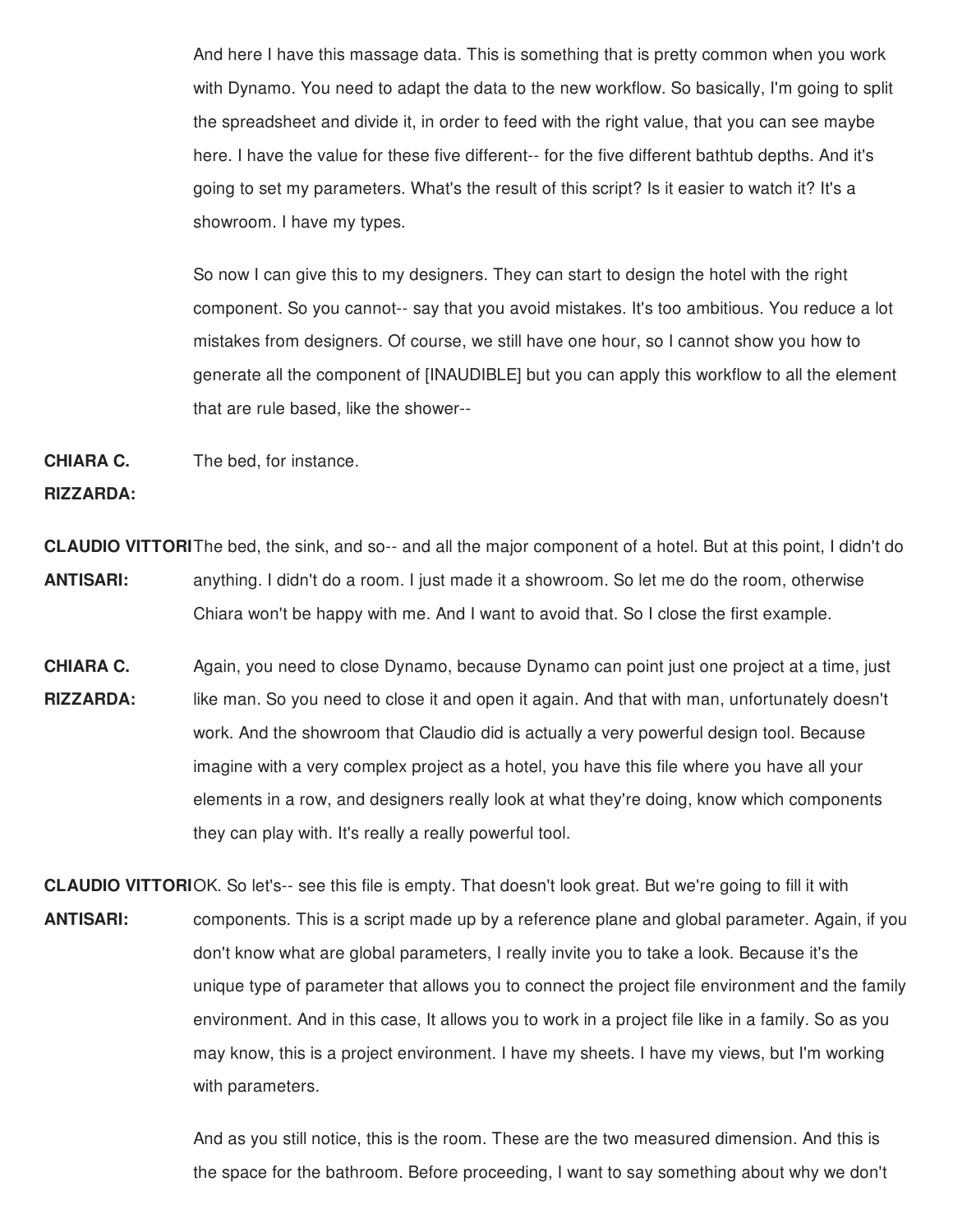do standard room with always the same size. Because it's not the interior designer that choose the size of the room. It's made by two activities, that's happened before the interior designer get in the project. The room width is defined by the building size. So how big is the building? And the room depth is made-- is dictated by the engineer, by the structural distance, by one column to the others.

So if you're an interior designer, you need to be flexible. Because you cannot have your perfect room that you're going to apply in every single project. And we're going to be flexible. I just see here I have put several reference plane to define the zone they're going to take in by my component. And I want to show you the workflow, then we come back to this file. So I go back in Dynamo. This time, in this workflow, it will be just Dynamo, no Flux, not other software involved. Because we just want to read-- to read the global parameter, and to take advantage of them, and utilize them to place my families.

So again, this is another script. As you may notice again, the final node is from a distance by point and level. So we are placing families. How do we place these families? First, we mine data from the global parameters. So we read the data that we need from the global parameter. And again, understanding which type of parameter do you need is a design process, like we're still designer, nothing different. Again, this is our just standard node in order to collect the value in the shapes that I like.

And then I'm going to create a basic geometrical rule-- that's really like just plus, minus-- in order to define the sequence of components. That, by the way, is going to be toilet, sink, shower, bathtub.

**CHIARA C.** It's what we call a leaner bathroom.

**RIZZARDA:**

**CLAUDIO VITTORI** Yes. Correct. And these are the families already selected. So here there is no Flux involved, **ANTISARI:** so I should be able to press just one time. Wow. So we got our component placed. So is what we get. Why this? Because the bathroom, as Chiara was saying, is a parametric-- is a total rule based space. There is no freedom. Before moving to the next stage, I want to say a couple of things about this example. The first one, that's of course, distinct is parametric. So if I go and I change the global parameter-- I go from 4 meter to 4.5. Now it's a mess. But if I press run again, they adapt.

And if you didn't notice, this sink is adapting to the reference plane. And this is achievable only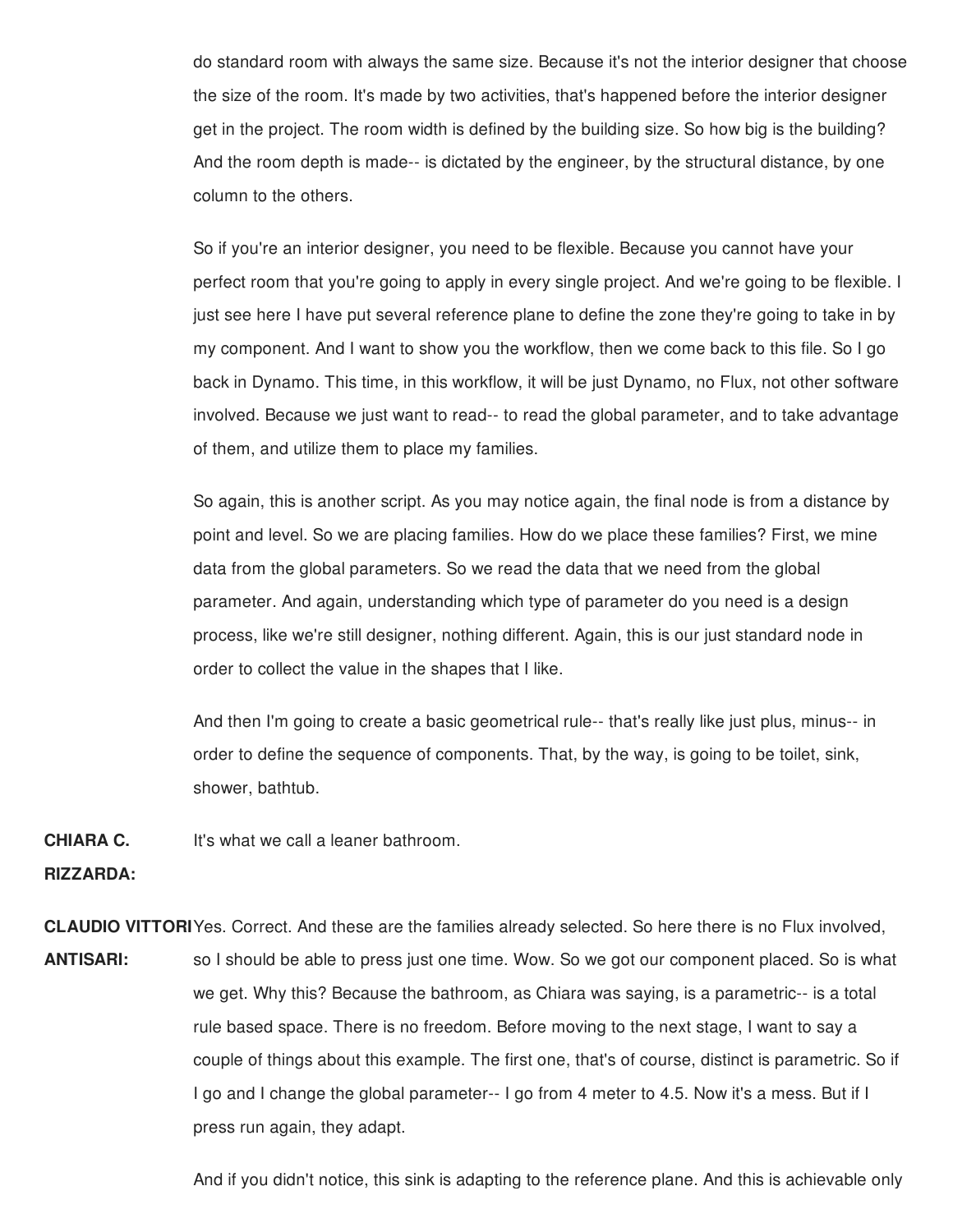with global parameters. So that's why they are cool. Because with global parameters I can connect the parameters inside of a family, with the parameter inside of the project environment. And you can do a lot of cool things with this. You can create a lot of cool workflow with this approach.

 $A\subset\mathcal{A}$  is adapting to this sink is adapting to the reference plane. And this is adapting to this is a

So now I would like to design the entire room, but we have just one hour. So I will show you the final output. Again, there are some other spaces that are rule based like the bedroom. When you have the bedroom, and you have-- how Chiara, how would you say--

#### [NON-ENGLISH SPEECH]

**CHIARA C.** Bedside table.

**RIZZARDA:**

**CLAUDIO VITTORI** Bedside table on the one side and the other side. So here you can create your rule with that **ANTISARI:** space. So the final output should be this one. Let's try to visualize it in a real workflow. When I get this stage, I generate in my room. And this room is ready to be linked in the building model. Because if you design a hotel, you know that you cannot design every single room. Or if you have to design every single room, is a drama. You have a big problem in workflow. Someone is doing all that over there.

**CLAUDIO VITTORI** So with this, why I want to say that-- because this is a workflow that's really appliable to a real **ANTISARI:** case scenario. We have our showroom, where we collect all the components for the team and everyone goes in that industrial room and get the components. Then you have the designer that is going to work on the room, and he's going to create the modules. Then the module is going to get inside of the building.

But before doing this, I switch back to Chiara, because she want to say something else.

**CHIARA C.** May I have my presentation back, please?

**RIZZARDA:**

**CLAUDIO VITTORI** Yeah. Let me close it. Just a second.

**ANTISARI:**

**CHIARA C. RIZZARDA:** So what we saw-- what you saw is appliable, and what we are doing is using it also to explore the possibility of changes. So when the structural engineer calls you and tells you, hey listen honey, I probably need to change the module of my structure. Can you deal with that or not?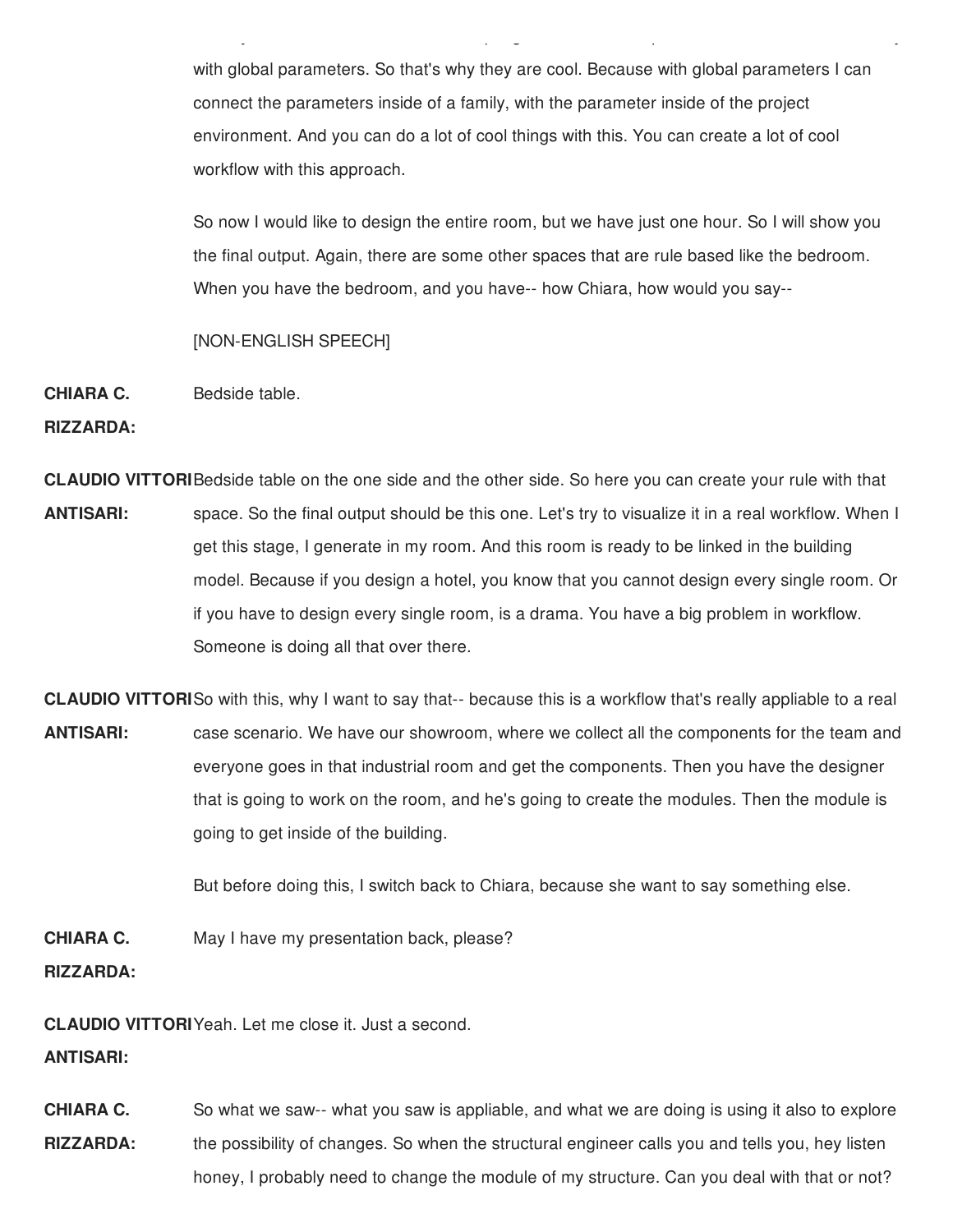You can change it. You can look at it, and you can say, yeah. No problem man. Go for it. Real time with just one single click. So this is what we did. And now if we have-- yes, we have plenty of time-- we are going to change our hats a little bit. And we're going to step back. And we're going to try to I meant in a metaphorical way, but OK.

We're going to change our hats, and we're going to step into the client's shoes. And we're going to see how the same workflow can be applied in a reversed way by the client to mine data from the model that was delivered by the designer. Before that, I just want to say something. When you are a client, and you're working in BIM, you need to stay involved in the process. And I mean really, really involved. It's a concept that we like to explain by borrowing a paradox from quantum mechanics.

And it's the Schrodinger's cat. Now who's familiar with this poor animal? OK, good. So for everybody else, I'm going to sum it up, and I'm going to probably not do a good credit to this very complex theory. But the basic idea is that Schrodinger was this guy and he had a cat. And he put it into a box with venom, and he theorized that-- I know nobody protested. He was a scientist, I don't know. The main theory is that when the cat is in the box with the venom, you don't know if the cat is alive or dead. And this opens up for a whole set of infinite universe.

What we need about this thing is that when you are a client, the project is your cat. So if you are working in a traditional fashion, you have your design team working within a box-- with lots of coffee usually-- and your cat. And you have no way of knowing if the cat is alive or dead, meaning you don't know if the project is correct in terms of what you wanted, in terms of brief. This goes on until the end of the phase. So at the end of typically the conceptual phase, the designers gives you back your cat, and you find out that it has been dead for months.

Now this is a problem. This is a problem when it comes to BIM because it's easy to apply changes, but that's not the point. If you are working, and you stay within the stream of data, you can keep the cat alive. So you need to stay really involved. You need to ask your designer for small deliveries, like software engineers are doing with the Agile, they are pushing small updates. And you can check them as a client, and say, OK, the cat looks fine. Go for it. So as a designer you need to keep the cat alive, and you need to work with the tools that can communicate with what we are working. I'm going to kill myself, I think.

#### **CLAUDIO VITTORI** It's done.

**ANTISARI:**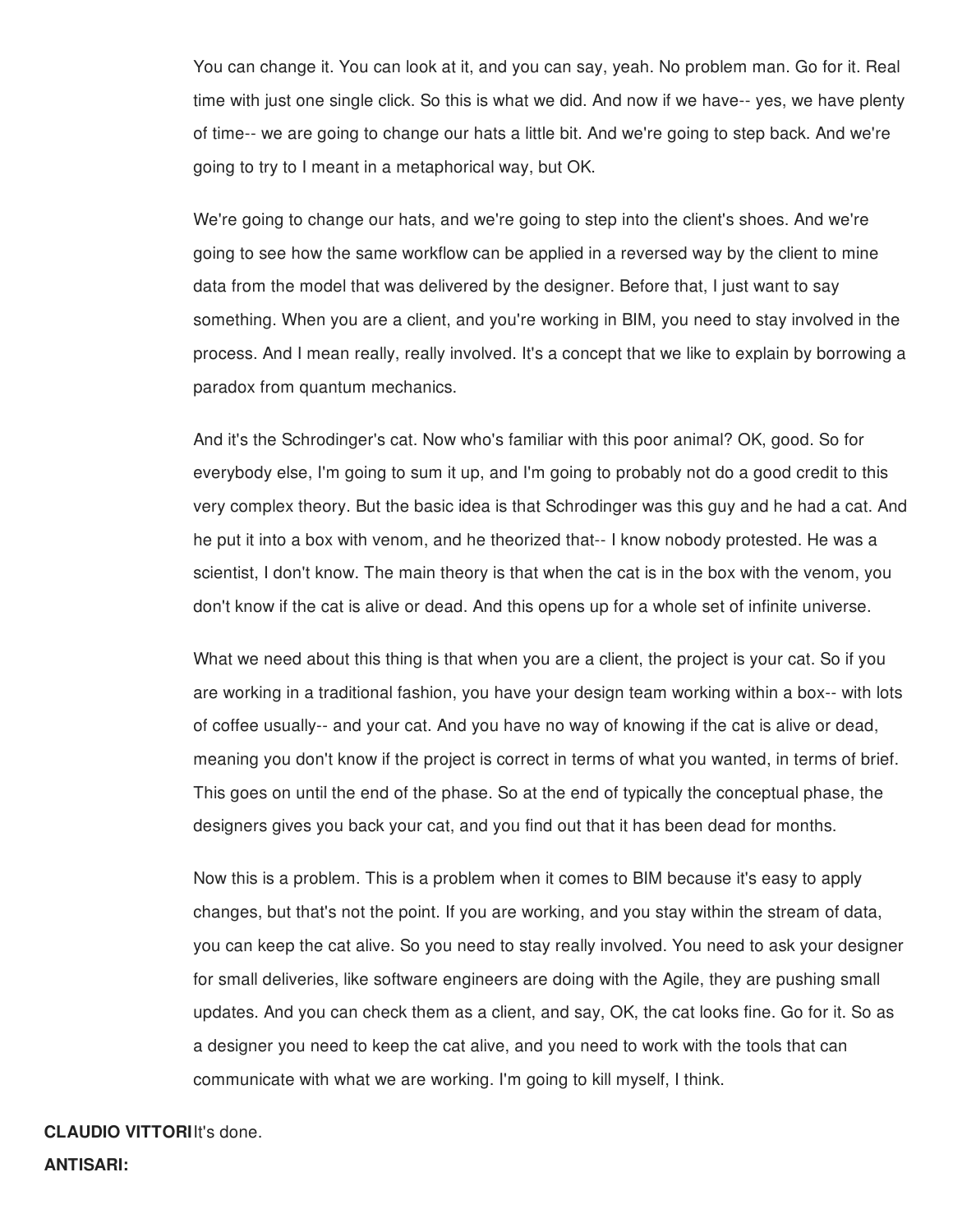**CHIARA C.** Thank you.

#### **RIZZARDA:**

## **CLAUDIO VITTORI** [INAUDIBLE] **ANTISARI:**

**CHIARA C. RIZZARDA:** OK. Thank you. Let's broaden our range, our visual range a bit. This is a simulation of floor plate of a very small hotel. So when you are working with the designer that we're are sending- because we are the client now-- the designer will deliver you a model. And what you need in this example is just one thing, usually. Is what we call the distribution and core efficiency. Because-- let me explain to all that are not in hospitality. What's your rant about this plan are the rooms. But you need space for people to roam around.

> The problem is that you are not selling that kind of space. So you need to make sure that distribution is usually with say, under 30%. This is the kind of data that you need from this drawing. Now the designer will probably deliver it to you with a thing like this, a pretty picture. Now, what you might want, probably, is something like this, another kind of pretty picture, in order to check that your core distribution is less than 30%. Now the cool thing about BIM is that this pretty picture and the other pretty picture are actually the same picture, because they come from the same source. It's the same data just shaped in a different way, and they are always consistent.

> You don't have somebody that had made math, and then took a spreadsheet, and then did the graph. And lots of things can go wrong when each kind of step-- each manual step gets taken. So what we're going to do now is we're going to extract data from the model with Dynamo and Flux. We're going to analyze them in a spreadsheet. We're going to use Google drive because we like Google drive. And then we're going to visualize them with a tool that's called Venngage that we like a lot. So basically what we're going to do is we're going to use Google, Google, and Google to do these kind of things. And when I say we, I mean him, again, Claudio. You're up.

**CLAUDIO VITTORI** Not again, I'm a different type of Claudio. Now I'm the Claudio that is working for the client. **ANTISARI:** And I'm ready to check the mess that the Claudio that was working for the designer have done in the project. Why this? Because when we see a building from a client perspective, what we found out that the client doesn't really care about our project. He care only about a couple of numbers that define the quality of the investment for the client. So if you have that numbers,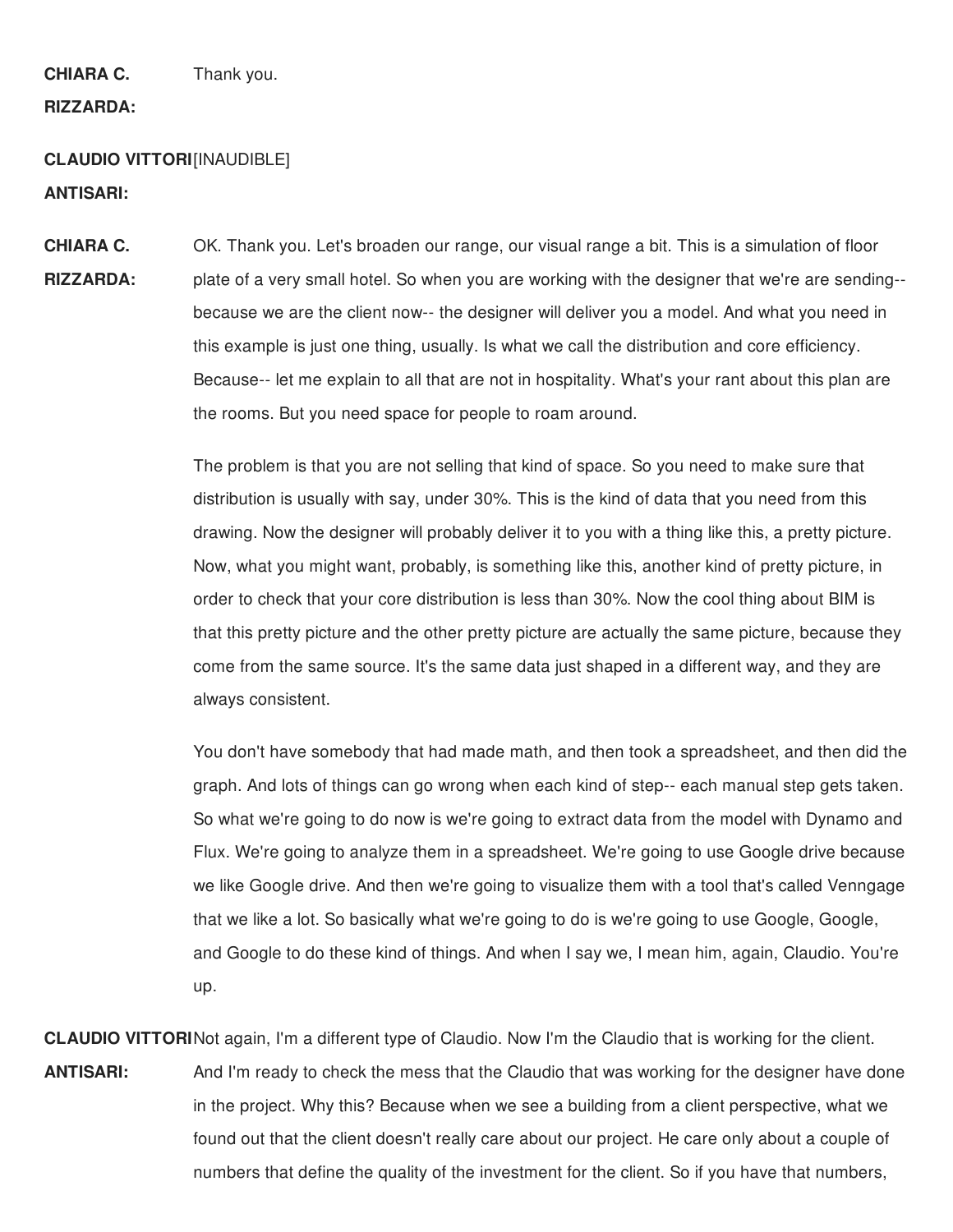your project is OK.

I mean, of course, there are some other factors. But the beginning, that's the key value when you're designing a hotel. And we have to act in a different way, because when you're working for designer, for your colleague, you can have a type of workflow where the--

**CHIARA C.** Sorry, that was me.

**RIZZARDA:**

**CLAUDIO VITTORI** When you have to work with your clients, you need to communicate the data in a different--

**ANTISARI:** with a different approach. Because you need to be more clear. You have less time. There are people that are not software educated. So you need to invest more time, more efforts in the quality of your presentation. And you can do it, again, with a parametrical workflow without going out of this automation. So I will show you how we start from our revenue model. Our revenue model now is the next step. So is a 3D model. You see we have our full floor plate. And of course, again, it's just a matter of time, but you can easily apply this workflow to your entire building.

> You have your layout. And you have your zoning. What is relevant to this workflow? Is nothing but the rooms. We are going to extract value using the rooms. As you see, I have two type of rooms. I will- like circulation and room areas. Of course, the rooms, they got their own names. This is the department, but this is pretty basic. So what do we want to do? We want to extract this data from the rooms, and bring it in a scalable thing, like Dynamo, Flux, Venngage, Google drive, Venngage, or Google, Google, Google. And we open Dynamo.

**CHIARA C. RIZZARDA:** Now what is nice is that you as a designer can extract datas, and you can deliver them to the client. And the client has his spreadsheet and everything is real time.

**CLAUDIO VITTORI** Exactly. And plus, the client doesn't have to use Revit or use Dynamo. That is something that-- **ANTISARI:** I mean, at least in Italy it's not happening. I don't know about you guys, but-- so as you again-- I like to start from the bottom with script. So the last one is a node for going into Flux. And basically, the entire node is just for collecting data from rooms. So I make it run so it will be more-- it will be easy to understand. And then I have to perform two operation.

> And the first one is to get the department names. And of course, in this demo, it would look pretty silly because we have two department. But if you try to apply it to a larger building, it makes sense, because you may not be the-- the person to check the model, it may not be the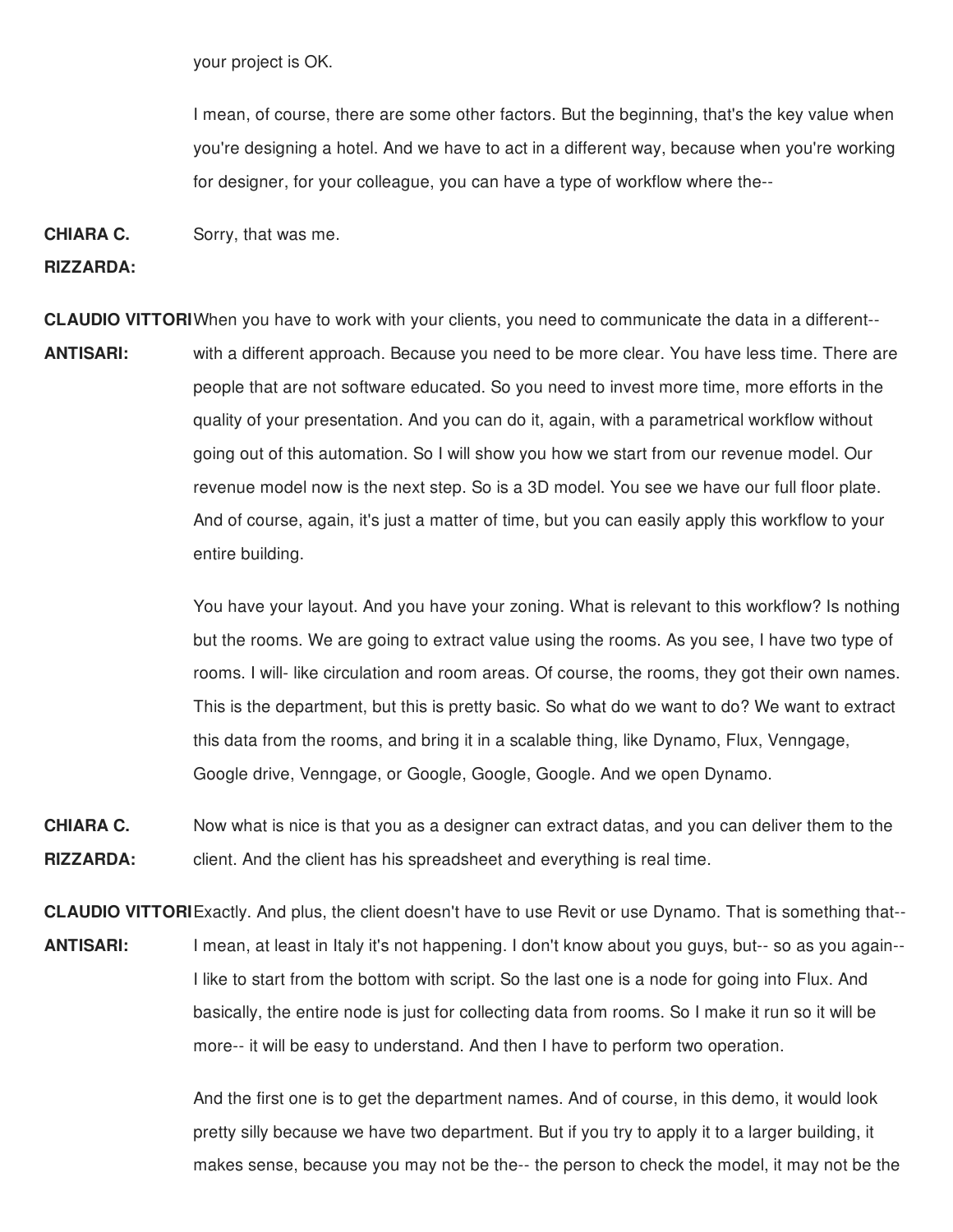person that designed the model. So if you can automate this, is a great advantage. How do I get this? Basically, I read the value in the department parameter in the rooms with this node. So is like, I got the parameter. I got the parameter names. And using list that unique items, I group them. So I get out what I want, what type of rooms are in my project.

Then I need to perform a second operation. Is to split my list in two lists based on the department. And again, I'm going to they use Colin McCrone called it yesterday, the least favorite node for designers, list dot map. And I kind of agree on that. When you fill it with block, without feeding the element, feeding some datas, it's just a function. So I'm mapping my list, basing on the department. And the output is, again, is reading what's the name of the parameter in my rooms. You see circulation and room areas. Then I use these other two nodes that's list dot get item indices and list dot get item at index. That at least, they're not the same even if my pronunciation doesn't help.

Sorry. It's a typical workflow to identify value, and to get the data. In Dynamo you have to do, usually, two operation. First you identity-- you map the data, and then you get the data. So you cannot do it in just one-- in one shot. So that's the final output that I want, our room. A room department based on which room are in circulation, and which room are in room areas. But again, I'm dealing with the client, so I want to give them the right type of data. So I give them- give him just a series of values, like this, I mean, in my experience it doesn't work. Or you risk that the attention of the client goes on that detail, and you cannot go-- speak about important matters.

So we use again. We map for area. And we sum the values in order to achieve this, so the totals. This is pretty, super easy. And again, we rework again the data in order to get this. That is the way that Dynamo looks at-- thinks it is a spreadsheet. So this is a spreadsheet in Dynamo, this table, this type of list. As a list passage, the last passage is to upload this data on Flux. so I press run. And the key is correct. If you see empty list again, don't freak out, like I did the first time. Because when you upload data to-- from Dynamo to Flux, when the data gets out of Dynamo, you cannot check in Dynamo if it's working or not. You need to go on Flux. If you see in Flux, my data got updated one minutes ago. So I just uploaded my datas. That's an ugly one that you're seeing, but these-- these two numbers.

And now from Flux, I just need Flux to move the data from one software to the other. I'm going to move to, again, Google drive, where I have my data. That's already placed, but in order to replicate the workflow I'm going to cancel them. This time I'm just doing the opposite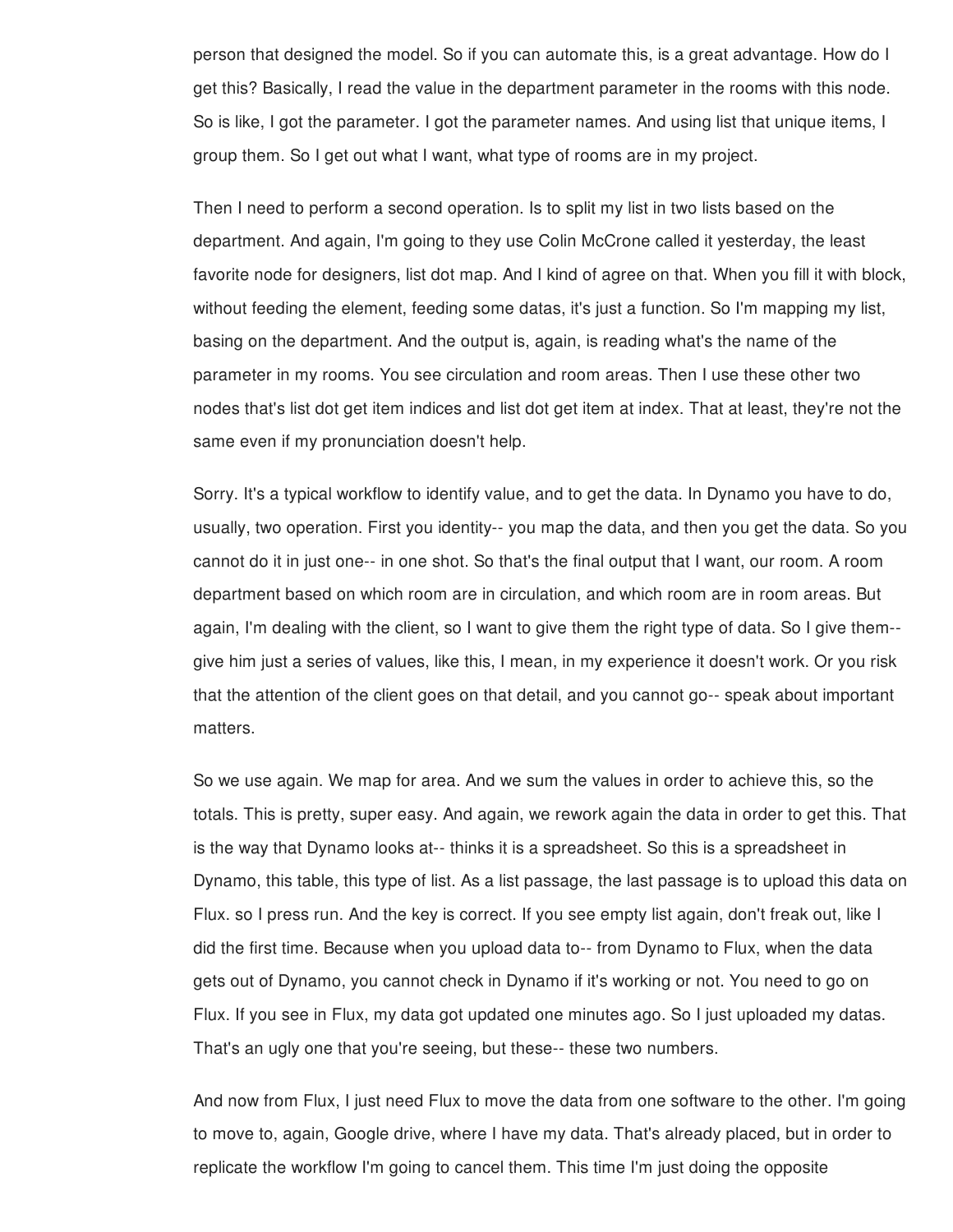operation. I'm downloading data. Again, it's super easy. You just press. You're there. So again, this is a workflow that parametric in it's automatic.

My last activities is to use Venngage. How many of you use Venngage? No one of you? OK. Maybe this is a really nice software we use a lot. That's-- wow. At least you won't see my password. It's a software for creating infographics. Then it's pretty smart because it can read data, datas from other softwares. So in this example, I want to create a chart, a pie chart. And with this-- with this chart I can feed the-- I can feed here. I can put here Google public spreadsheet. And of course, in order to achieve this workflow in the Autodesk University, we need to make this data public. But for the one, that's our concern about the privacy, you can do-- you can achieve the same workflow within Excel, and you can keep in house.

So this is just for because we are here, and we want to show you the best workflow as possible.

**CHIARA C. RIZZARDA:** By the way, lots of puppets and stuff you saw in the presentation were done with Venngage.

**CLAUDIO VITTORI** Yeah. I really invite you to take a look If you are an architect and you need to do presentation, **ANTISARI:** because it save you a lot of time. So I publish my Google drive. I get it. And I'm going-- sorry. Here I'm going to feed it in Venngage. I imported it. I remove one row. This is my graph. And again, it's coming from Revit directly. There is no-- the chain is still connected. There is a link in every step that we did it. Maybe this is not what my client want to see because he want to see numbers. So I'm going to change the [INAUDIBLE] and I'm going to activate labels. But--

**CHIARA C.** Can I have percentages?

**RIZZARDA:**

**CLAUDIO VITTORI** Yes, yes, yes. Clients always like that. So we're going to fix the percentage. **ANTISARI:**

**CHIARA C.** Can I have a line connecting them to the sector?

**RIZZARDA:**

**CLAUDIO VITTORI** Yes, I can do that. Nope, oh what's that? Is this one. **ANTISARI:**

**CHIARA C.** OK. Good.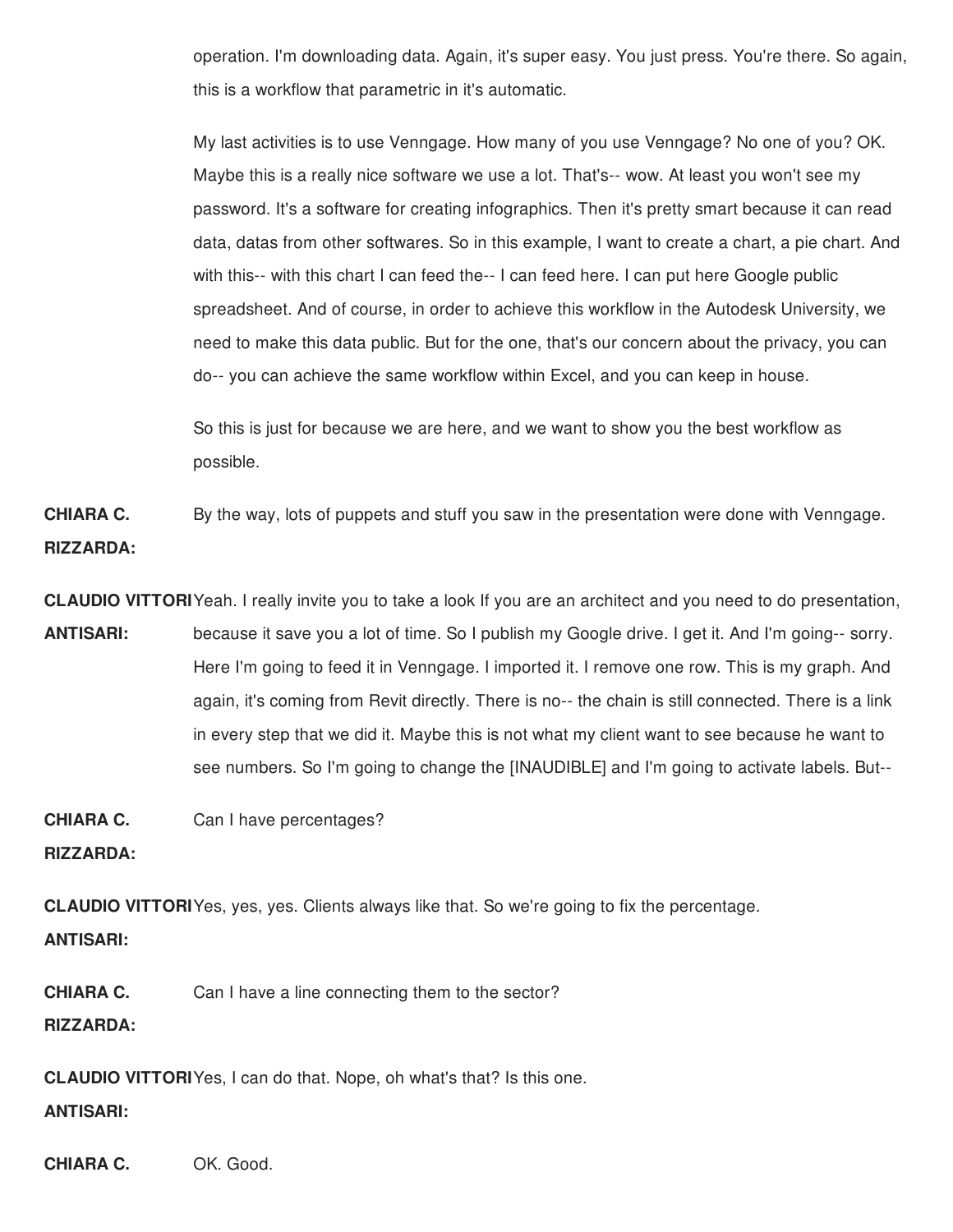#### **RIZZARDA:**

**CLAUDIO VITTORI** So this-- it's a clear communication of a concept. We are-- why this number important Chiara? **ANTISARI:**

**CHIARA C.** Because the red one is the one you do not get money from. OK?

#### **RIZZARDA:**

**CLAUDIO VITTORI** OK? That's all.

#### **ANTISARI:**

**CHIARA C.** So can I have my presentation back?

**RIZZARDA:**

**CLAUDIO VITTORI** Oh yes. For sure. **ANTISARI:**

**CHIARA C. RIZZARDA:** Thank you. Just to close it up, we have a couple of minutes. So let's sum it up, what you saw us doing, is basically going around in a circle by using lots of different instruments in order to keep the data consistent, and to keep them together. So we use a spreadsheet with Flux, and then as designers we use the Flux and Dynamo and Revit. And then we pushed all those data back to the client. And the client used the Flux and Dynamo or whatever. What's important about what we just showed you is that you can actually pick your own instruments.

> So this is the set of instruments that suits our practice, because this is how we work. But as long as you understand that you can take data and communicate them around, you can choose your own instruments. Now, we like to talk about instruments, and not about tools, because there is a specific difference when it comes to this kind of [INAUDIBLE] This is not something that I'm making up. It's something that was theorized by a philosopher of science, Alexander [INAUDIBLE] and he said that basically a tool is like a hammer. You remember [INAUDIBLE] he said that a hammer makes you see everything like a nail. Now what's cool about an instrument, as opposed to the tool, is that an instrument makes you see things differently.

So a telescope like this one is more comparable to the kind of instruments that we showed you, because Flux, Dynamo, Revit make you see things differently. If you are able to see things differently, like with a telescope, you're able to see when pirates come, and you can save your family. So right now, you probably need to use these kind of things, because I don't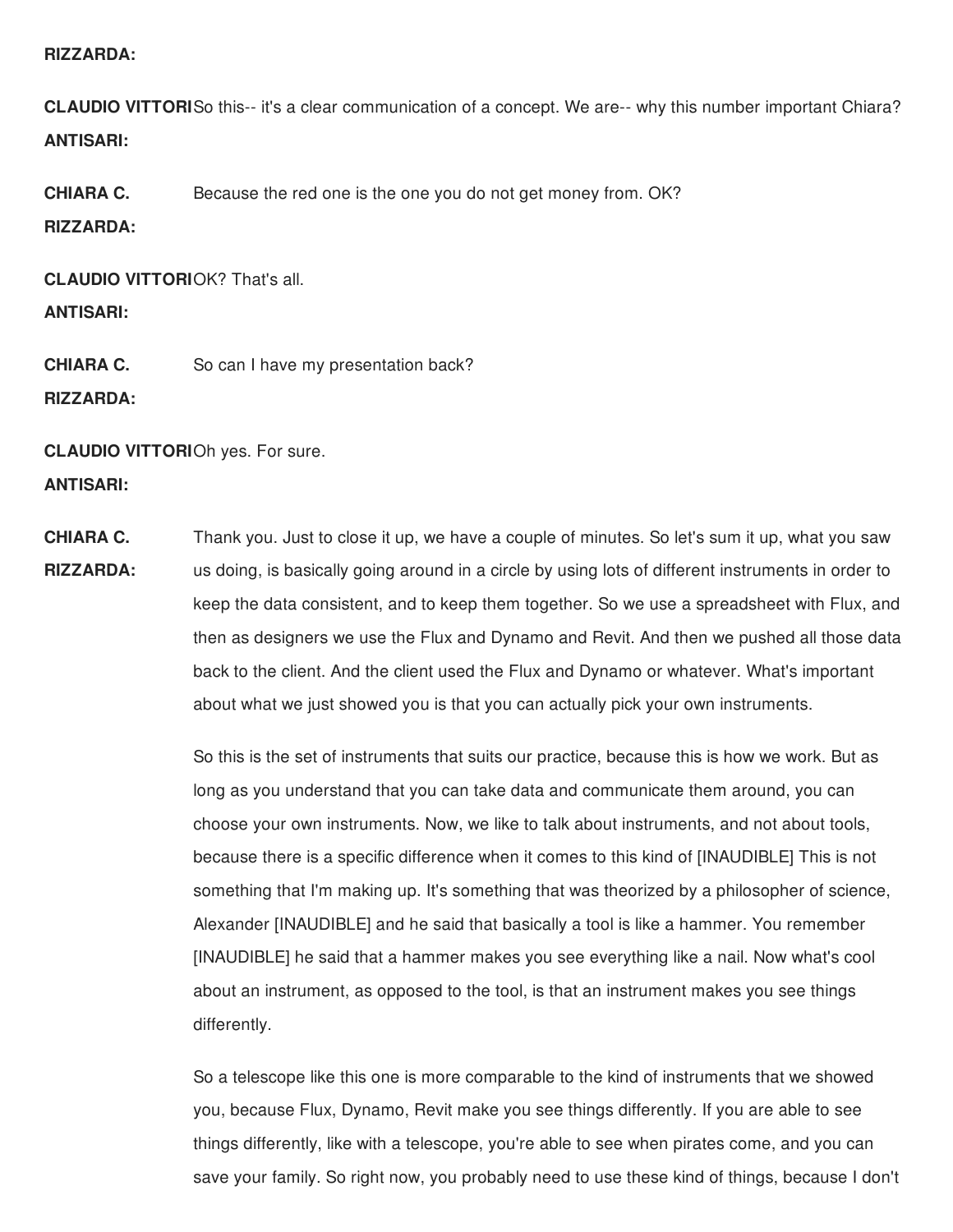know how you're faring here in the States, but in Italy we need to save our practices, like a lot. So if you have a telescope, and if you're using the right instruments, you can face the changes that are coming. So please, please, please choose your own instruments.

Now, if you liked this class, and if you enjoyed what we did, we are going to talk again tomorrow, just next door. And we are actually going to explain you how you can implement this kind of workflows into your office. The class is Revit Implementation BIM Implementation. And when I say we are going to talk about it, I mean he is going to talk about it, my assistant with the silly hat is actually my BIM manager. Thank you, Claudio, for your precious support in this class.

And as I feared, we don't have much time for questions, maybe one. Does anybody-- I had just one question on Twitter. They were asking if Flux is for free. Unfortunately, it's not anymore. You have to pay for it. But we can all go to the Flux booth and protest, if you want.

**CLAUDIO VITTORI** We encourage you. We encourage you all together to-- against Flux. **ANTISARI:**

**CHIARA C.** What's the question?

**RIZZARDA:**

- **AUDIENCE:** When you make changes in the model does it update all the script, or do you have to manually go in and--
- **CHIARA C. RIZZARDA:** You don't have to manually do anything. You just need to decide that you want to push the changes.
- **AUDIENCE:** You go to each individual software that you showed and you push it, or it reads from each other?

#### **CHIARA C. RIZZARDA:** It reads from each other. So it's a chain. And each link of the chain decides if they want to push it to the next chain.

**CLAUDIO VITTORI** But, if I can add something. In this type of workflow, even if it's automatic, you cannot rely on **ANTISARI:** the automation. You need to check your data. So if you have to press a button, it's not a big deal, because you need to-- you are sending that data to the client. So that's why I don't see- it's a good question. But I don't see as a major problem. If it's just a button, you can press it.